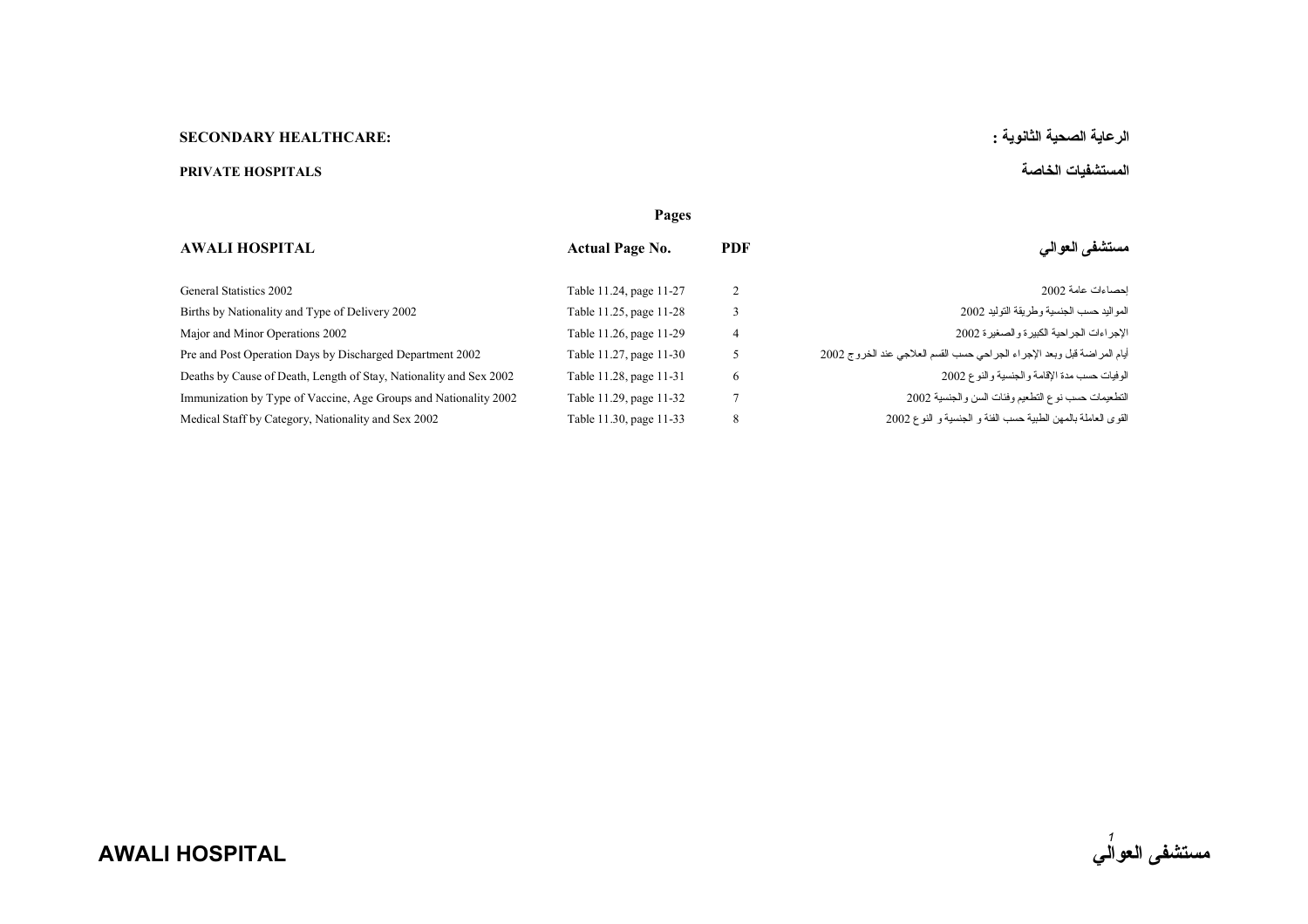<span id="page-1-0"></span>

| <b>Description</b>       | No.    |
|--------------------------|--------|
| Total out-patient visits | 33,571 |
| Seen by Doctor           | 23,094 |
| <b>General Practice</b>  | 9,328  |
| Ante-natal visits        | 1,149  |
| Seen by Nurse            | 4,426  |
| <b>Other Services</b>    | 6,092  |
| Physiotherapy            | 3,169  |
| Total admissions         | 1,092  |
| <b>Beds</b>              | 37     |
| Baby cots                | 8      |
| Laboratory tests         | 82,756 |
| Radiology procedures     | 3,298  |
| In-patient days          | 3,514  |
| Deaths                   | 3      |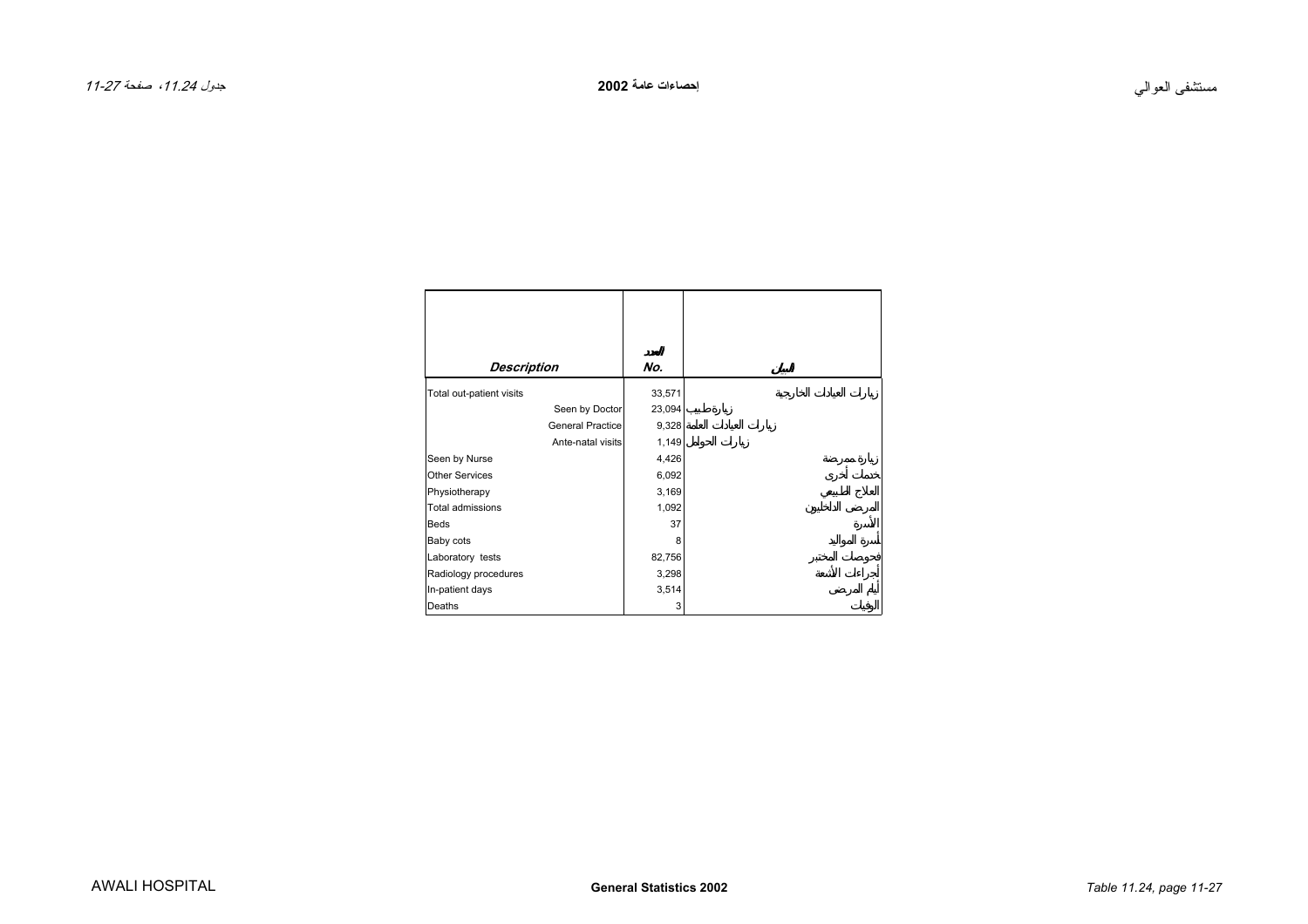|                                   |                               |                               |                                    | <b>Live Births</b>                 |               |                                    |                |  |
|-----------------------------------|-------------------------------|-------------------------------|------------------------------------|------------------------------------|---------------|------------------------------------|----------------|--|
| <b>Births</b>                     |                               |                               |                                    | Premature                          |               | <b>Full Term</b>                   | $\varnothing$  |  |
| Nationality / type<br>of delivery | <b>Total</b><br><b>Births</b> | <b>Still</b><br><b>Births</b> | <b>Total Live</b><br><b>Births</b> | Congenital<br><b>Abnormalities</b> | <b>Normal</b> | Congenital<br><b>Abnormalities</b> | <b>Normal</b>  |  |
| <b>Bahraini</b>                   |                               |                               |                                    |                                    |               |                                    |                |  |
| Normal Delivery                   |                               |                               |                                    |                                    |               |                                    |                |  |
| Vertex                            | 33                            |                               | 32                                 |                                    |               |                                    | 32             |  |
| Breech                            |                               |                               |                                    |                                    |               |                                    |                |  |
| <b>Assisted Delivery</b>          |                               |                               |                                    |                                    |               |                                    |                |  |
| Vacuum                            | 2                             |                               |                                    |                                    |               |                                    | $\overline{2}$ |  |
| Forceps                           |                               |                               |                                    |                                    |               |                                    |                |  |
| Caesarian section                 | 22                            |                               | 22                                 |                                    |               |                                    | 21             |  |
| Total Bahraini                    | 58                            | -1                            | 57                                 |                                    |               |                                    | 55             |  |
| Non-Bahraini                      |                               |                               |                                    |                                    |               |                                    |                |  |
| Normal Delivery                   |                               |                               |                                    |                                    |               |                                    |                |  |
| Vertex                            | 22                            |                               | 22                                 |                                    |               |                                    | 22             |  |
| Breech                            |                               |                               |                                    |                                    |               |                                    |                |  |
| <b>Assisted Delivery</b>          |                               |                               |                                    |                                    |               |                                    |                |  |
| Vacuum                            |                               |                               |                                    |                                    |               |                                    |                |  |
| Forceps                           |                               |                               |                                    |                                    |               |                                    |                |  |
| Caesarian section                 | 29                            |                               | 29                                 |                                    |               |                                    | 29             |  |
| Total Non-Bahraini                | 52                            |                               | 52                                 |                                    |               |                                    | 52             |  |
| Total                             | 110                           |                               | 109                                |                                    |               |                                    | 107            |  |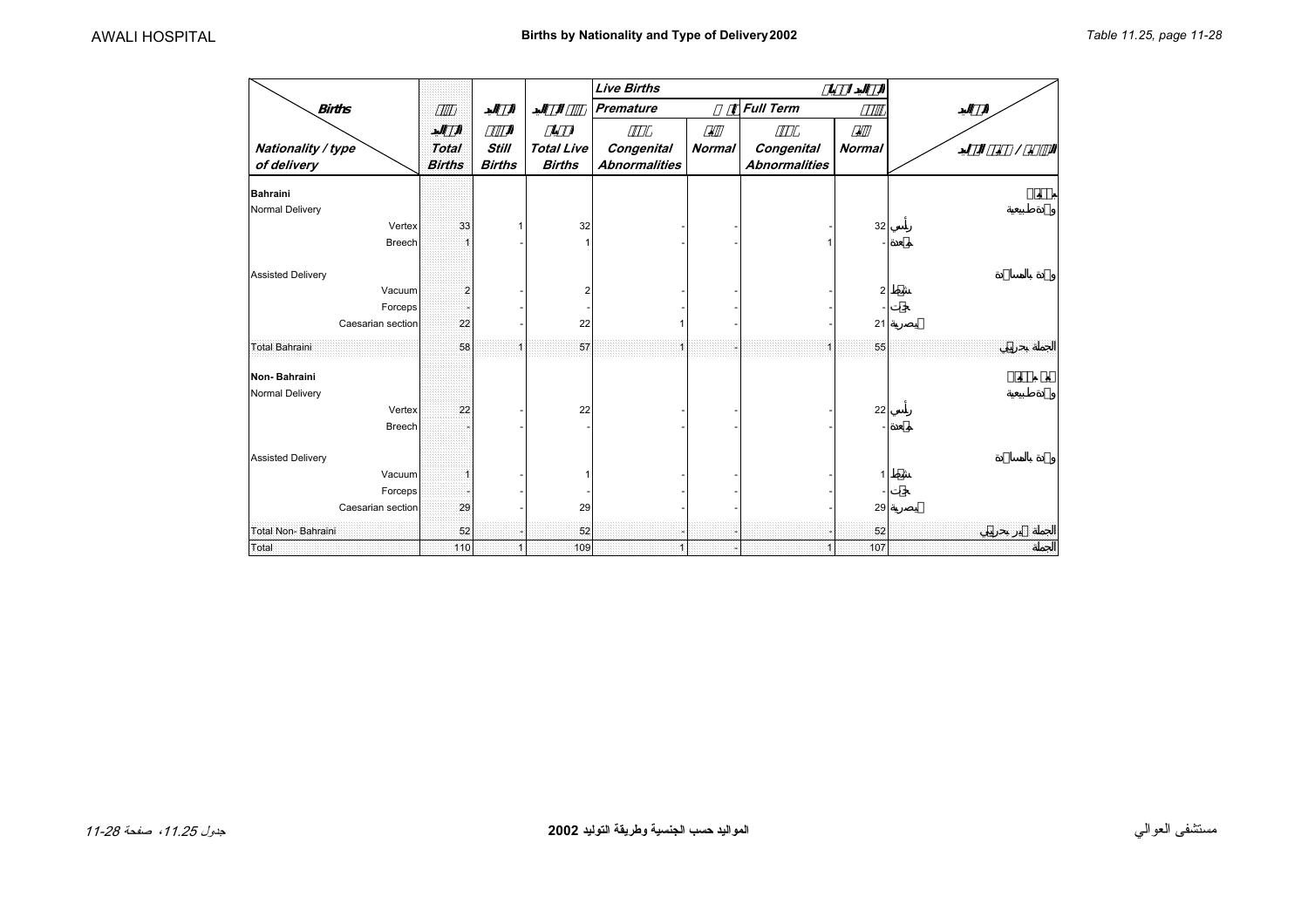<span id="page-3-0"></span>

|                        | Procedure Type |              |           |                |         |
|------------------------|----------------|--------------|-----------|----------------|---------|
| <b>Department</b>      | <b>Total</b>   | <b>Minor</b> | Intermed. | <b>Major</b>   |         |
| General Surgery        | 282            | 265          | 15        | $\overline{2}$ |         |
| Orthopedics & Fracture | 40             | 40           |           |                |         |
| Urology                | 3              | 3            |           |                |         |
| <b>Plastic Surgery</b> |                |              |           |                |         |
| Paediatrics*           | 47             | 47           |           |                | $\star$ |
| Ear, Nose & Throat     | 237            | 45           | 179       | 13             |         |
| Opthalmology           |                |              |           |                |         |
| Gynecology             | 55             | 49           | 3         | 3              |         |
| Obstetrics             | 53             | 2            |           | 50             |         |
| Dental                 | 22             | 11           | 11        |                |         |
| Others                 | 206            | 175          | 31        |                |         |
| Total                  | 945            | 637          | 240       | 68             |         |

*\* Paediatrics (Circumcisions - 41)* ( *<sup>41</sup>*- ) : *\**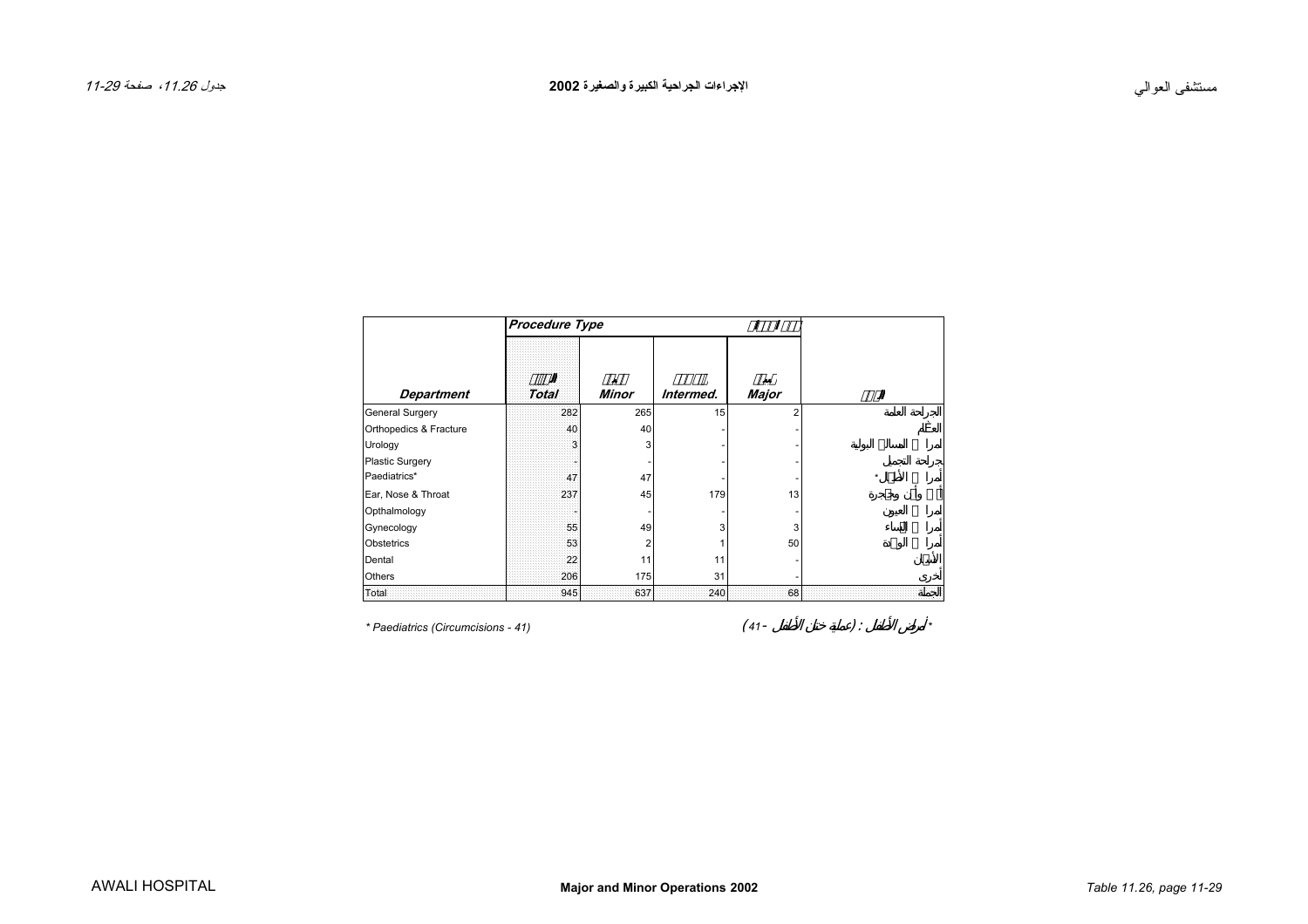<span id="page-4-0"></span>

| <b>Post operation days</b> |          |                |                 |      |          | Pre operation days |      | ø    |                           |
|----------------------------|----------|----------------|-----------------|------|----------|--------------------|------|------|---------------------------|
| Disch.                     | Avg.L.S. | <b>Median</b>  | Max.            | Min. | Avg.L.S. | Median             | Max. | Min. | <b>Department</b>         |
| 170                        | 1.0      |                | 2               |      |          |                    |      |      | - Medical                 |
| 121                        | 3.0      | 3              | 6               |      | 1.0      |                    |      |      | 1 Surgery                 |
|                            |          |                |                 |      |          |                    |      |      | - Opthalmology            |
| 294                        | 1.0      | $\overline{c}$ | 3               |      |          |                    |      |      | - Ear, Nose & Throat      |
| 23                         | 1.0      |                | 2               |      |          |                    |      |      | - Dental                  |
|                            |          |                |                 |      |          |                    |      |      | - Paediatrics             |
|                            |          |                |                 |      |          |                    |      |      | - Orthopedics & Fracture  |
|                            |          |                |                 |      |          |                    |      |      | - Plastic Surgery & Burns |
| 383                        | 5.0      | 5              | 10 <sup>1</sup> | 2    | 1.0      |                    |      |      | 1 Obstetrics/Gynecology   |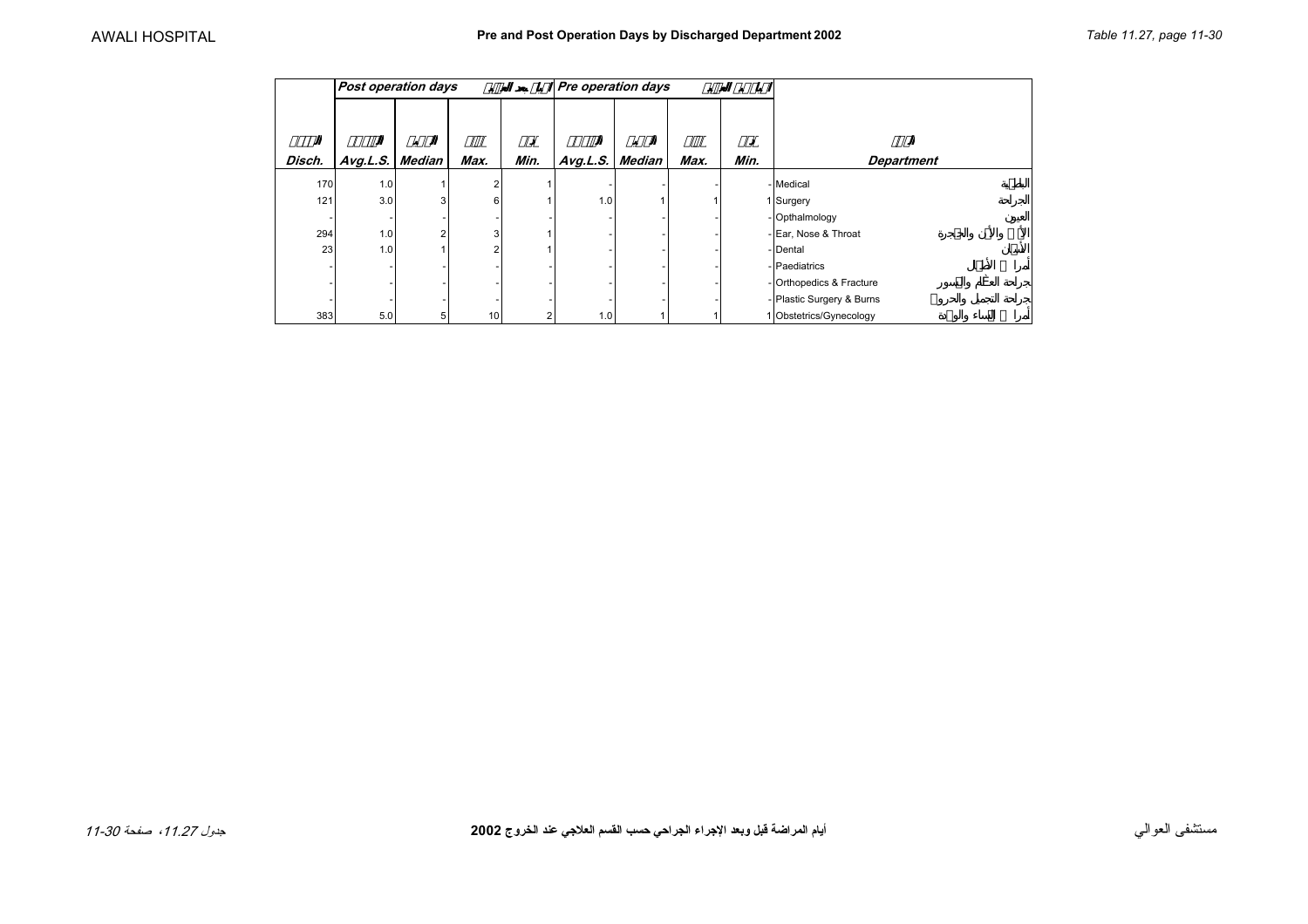<span id="page-5-0"></span>

|                                |              |           |     |              |                | 48             |              | 48<br>ø          |     |          |              |
|--------------------------------|--------------|-----------|-----|--------------|----------------|----------------|--------------|------------------|-----|----------|--------------|
|                                | <b>Total</b> |           |     |              | 48hrs & over   |                |              | Less than 48 hrs |     |          |              |
| <b>Cause of Death</b>          | <b>Total</b> | $Non-Bah$ | Bah | <b>Total</b> | <b>Non-Bah</b> | Bah            | <b>Total</b> | $N$ on-Bah       | Bah | Sex      | ICD9<br>Code |
| Neoplasms                      |              |           |     |              |                |                |              |                  |     | - Male   | 140-239      |
|                                |              |           |     |              |                |                |              |                  |     | - Female |              |
|                                |              |           |     |              |                |                |              |                  |     | - Total  |              |
|                                |              |           |     |              |                |                |              |                  |     |          |              |
| Diseases of Circulatory System |              |           |     |              |                |                |              |                  |     | - Male   | 390-459      |
|                                |              |           |     |              |                |                |              |                  |     | - Female |              |
|                                |              |           |     |              |                |                |              |                  |     | - Total  |              |
|                                |              |           |     |              |                |                |              |                  |     |          |              |
|                                |              |           |     |              |                |                |              |                  |     | - Male   |              |
| Total                          |              |           |     |              |                |                |              |                  |     | - Female |              |
|                                |              |           |     |              |                | $\overline{2}$ |              |                  |     | -Total   |              |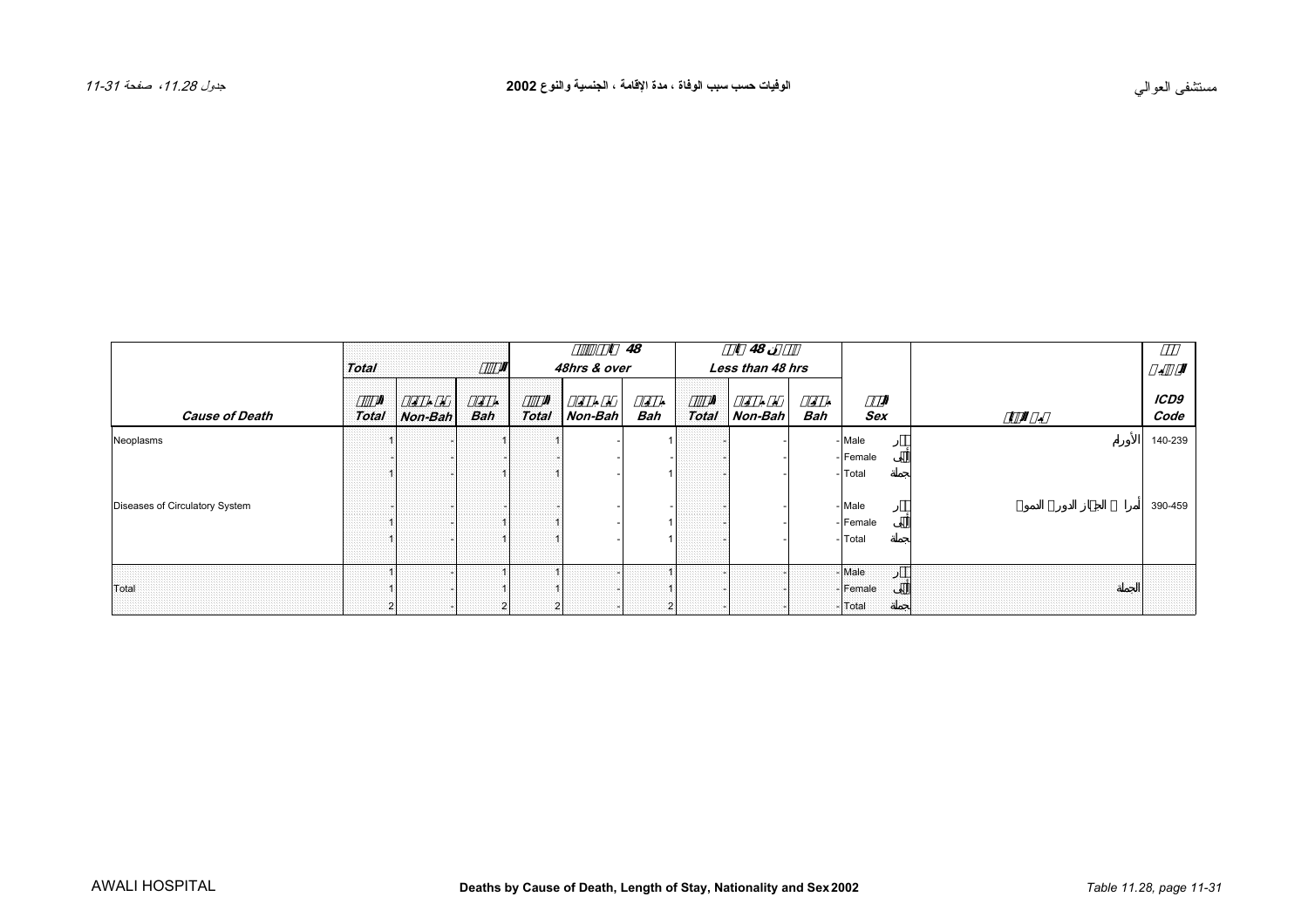<span id="page-6-0"></span>

|              |                         |          |              |                  |                 |              |           |                         |           |              | ø                       |                 |                            |                                                 |   |   |
|--------------|-------------------------|----------|--------------|------------------|-----------------|--------------|-----------|-------------------------|-----------|--------------|-------------------------|-----------------|----------------------------|-------------------------------------------------|---|---|
| <b>Total</b> |                         |          |              | $2 - 5$ years    |                 |              |           | $1 - 2$ years           |           |              | Below 1 year            |                 |                            |                                                 |   |   |
| <b>Total</b> | Non-<br><b>Bahraini</b> | Bahraini | <b>Total</b> | Non-<br>Bahraini | <b>Bahraini</b> | <b>Total</b> |           | Non-<br><b>Bahraini</b> | Bahraini  | <b>Total</b> | Non-<br><b>Bahraini</b> | <b>Bahraini</b> | Type of vaccine            |                                                 |   |   |
|              |                         |          |              |                  |                 |              |           |                         |           |              |                         |                 | <b>Hepatitis B/DPT/HIB</b> | 1()                                             |   |   |
|              |                         |          |              |                  |                 |              |           |                         |           |              |                         |                 |                            | $\left( \begin{array}{c} 1 \end{array} \right)$ |   |   |
| 142          | 70                      | 72       | <b>NA</b>    | <b>NA</b>        | <b>NA</b>       |              |           |                         |           | 142          | 70                      | 72              | Dose 1                     |                                                 |   |   |
| 135          | 70                      | 65       | <b>NA</b>    | <b>NA</b>        | <b>NA</b>       |              |           |                         |           | 134          | 70                      | 64              | Dose 2                     |                                                 |   |   |
| 145          | 69                      | 76       | <b>NA</b>    | <b>NA</b>        | <b>NA</b>       |              |           |                         |           | 145          | 69                      | 76              | Dose 3                     |                                                 |   |   |
| 126          | 62                      | 64       | -3           |                  | 3               |              | 123       | 62                      | 61        | <b>NA</b>    | <b>NA</b>               | <b>NA</b>       | Booster 1 dose             |                                                 |   |   |
| 115          | 60                      | 55       | 115          | 60               | 55              |              | <b>NA</b> | <b>NA</b>               | <b>NA</b> | <b>NA</b>    | <b>NA</b>               | <b>NA</b>       | Booster 2 dose             |                                                 |   |   |
|              |                         |          |              |                  |                 |              |           |                         |           |              |                         |                 |                            |                                                 | Ø | Ø |
| 132          | 66                      | 66       | <b>NA</b>    | <b>NA</b>        | <b>NA</b>       |              |           |                         |           | 132          |                         | 66              | Poliomyelitis<br>Dose 1    |                                                 |   |   |
| 125          | 62                      | 63       | <b>NA</b>    | <b>NA</b>        | <b>NA</b>       |              |           |                         |           | 124          | 66<br>62                | 62              | Dose 2                     |                                                 |   |   |
| 139          | 70                      | 69       | <b>NA</b>    | <b>NA</b>        | <b>NA</b>       |              |           |                         |           | 138          | 70                      | 68              | Dose 3                     |                                                 |   |   |
| 100          | 50                      | 50       | <b>NA</b>    | <b>NA</b>        | <b>NA</b>       |              | 100       | 50                      | 50        | <b>NA</b>    | <b>NA</b>               | <b>NA</b>       | Dose 4                     |                                                 |   |   |
| 105          | 57                      | 48       | 81           | 46               | 35              |              | 24        | 11                      | 13        | <b>NA</b>    | <b>NA</b>               | <b>NA</b>       | Booster 1 dose             |                                                 |   |   |
| 45           | 21                      | 24       | 45           | 21               | 24              |              | <b>NA</b> | <b>NA</b>               | <b>NA</b> | <b>NA</b>    | <b>NA</b>               | <b>NA</b>       | Booster 2 dose             |                                                 |   |   |
|              |                         |          |              |                  |                 |              |           |                         |           |              |                         |                 |                            |                                                 |   |   |
|              |                         |          |              |                  |                 |              |           |                         |           |              |                         |                 | Mumps, Measles, Rubella    |                                                 |   |   |
| 104          | 58                      | 46       |              |                  |                 |              | 104       | 58                      | 46        | <b>NA</b>    | <b>NA</b>               | <b>NA</b>       | Dose 1                     |                                                 |   |   |
| 80           | 44                      | 36       | 80           | 44               | 36              |              | <b>NA</b> | <b>NA</b>               | <b>NA</b> | <b>NA</b>    | <b>NA</b>               | <b>NA</b>       | Dose 2                     |                                                 |   |   |